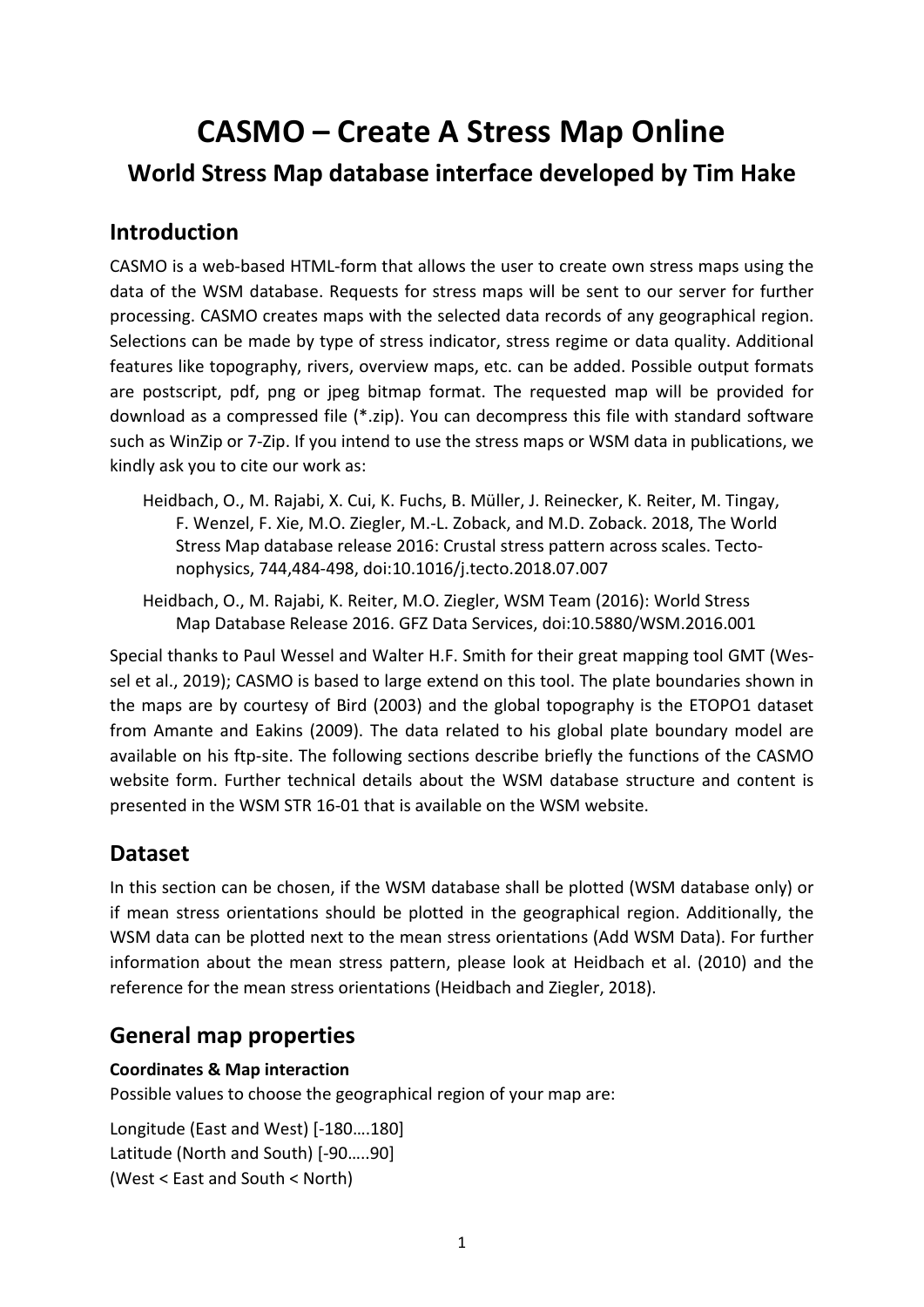The values represent the geographical coordinates of the map boundaries (Figure 1). You can specify the range of your map in two ways. Your either enter directly the numbers in the given fields or you can pick the map boundaries on the map. The position of the map can be changed by click and drag. You can use the mouse wheel to zoom in and out. The area of interest can be selected by drawing a rectangle on the map. Start to draw a rectangle by clicking on the map a second click finishes the rectangle. Another mouse click resets the previous selection and initiates a new rectangle.

Longitudes west of the zero meridian (Greenwich) are counted negative (down to -180°), longitudes east of it positive (up to 180°). Latitudes south of the equator are counted negative (down to -90°), north of it positive (up to 90°). Note: Be careful with high (near 90°) or low (near -90°) latitudes because Mercator projection appear here extremely distorted.



*Figure 1. Map of Middle America including a global overview map.*

#### **Map projection options**

We provide the following four different projections. Further details are given at the GMT website (http://gmt.soest.hawaii.edu):

- 1. Mercator
- 2. Lambert (azimuthal equal area)
- 3. Lambert (conic conformal)
- 4. Albers (conic equal area)

#### **Map colour option**

Possible values are:

- Sea: Blue & Land: Grey (Default)
- Sea: White & Land: Grey
- Sea: Blue & Land: White
- Sea White & Land: Blue
- Sea: Blue & Land: classic WSM (green-brown color scale)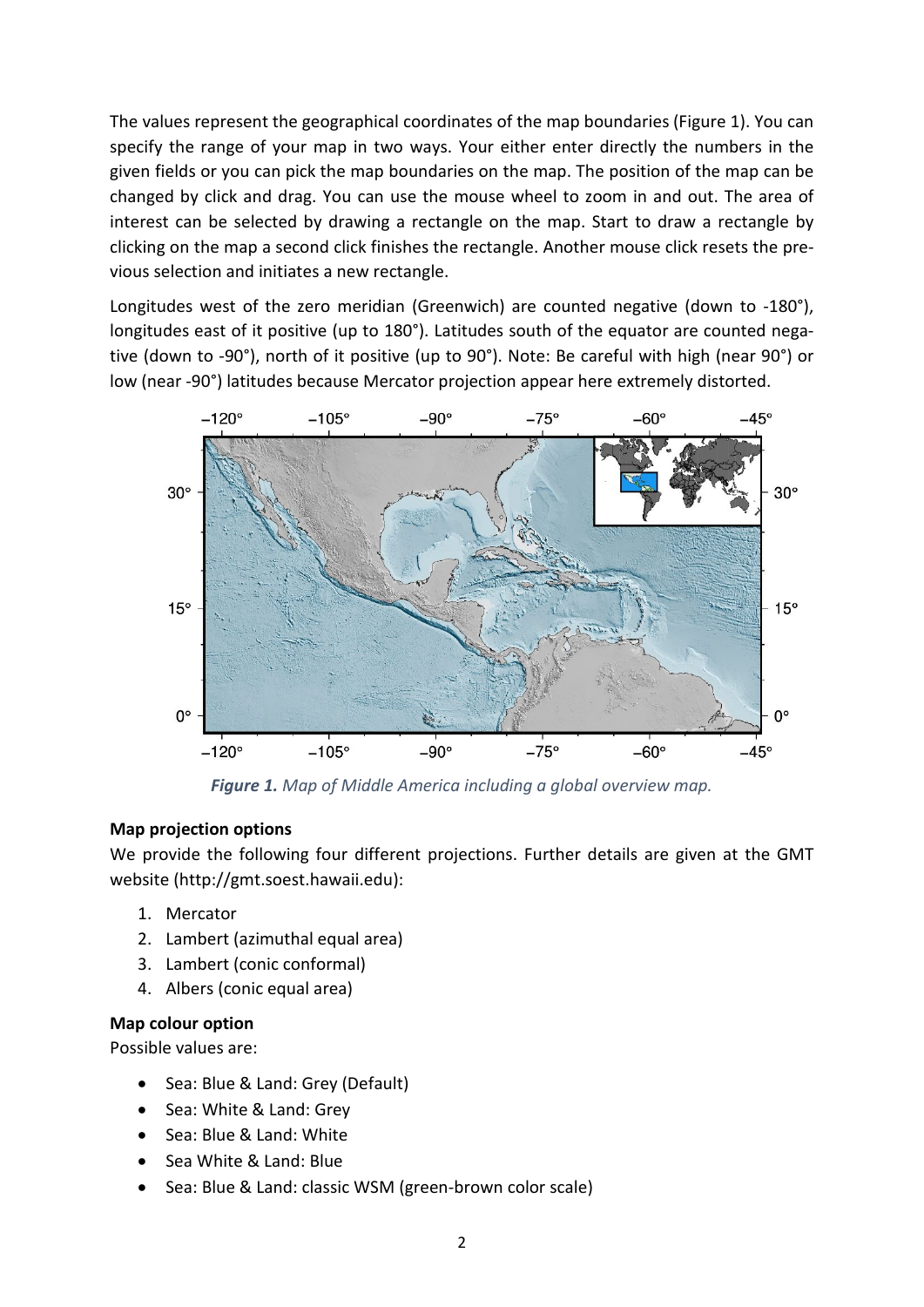#### **Further map options**

In the next section there are several options to toggle on/off:

- **Hillshade** (default toggled on) adds lights to the surface. The light source is at 45°N.
- **Plate boundaries** toggle on/off (displayed in black) (**Note:** Plate boundaries shown in the maps are taken from the global tectonic model of Bird (2003). Since this is a global model the plate boundaries on regional to local stress maps is not recommended due to limited resolution of tectonic features taken from a global model).
- **Political boundaries** toggle on/off (displayed in black). (**Note:** Political boundaries are not always perfectly up-to-date).
- **Major rivers** toggle on/off (displayed in light blue): Major rivers are defined in GMT and we plot rivers types 1 & 2. For further information, look at the GMT Documentation PSCOAST -Iriver.
- Lakes (default 400 km<sup>2</sup>): Defines the minimum area [km<sup>2</sup>] of the lakes to be plotted (displayed in light blue). For further information, look at the GMT Documentation PSCOAST -A.

# **Select stress data**

#### **Data quality**

Possible categories: A, B, C, D; and E where only the location is plotted without the  $S_{Hmax}$ orientation. All data are quality ranked according to the quality ranking scheme developed by Zoback and Zoback (1991; 1989) and updated by Sperner et al. (2003) and Heidbach et al. (2010). The highest quality is A, the lowest E. To indicate the different qualities the stress data have different symbol length (Fig. 2).

#### **Tectonic stress regime**

Possible stress regime categories are: TF (Thrust Faulting), SS (Strike-Slip), NF (Normal Faulting) and U (Unknown). Different stress regimes are characterized by different symbol colours. NF data is printed in red, SS data in green, and TF data in blue. Data with an unknown stress regime is printed in black (further details).

#### **Stress data type**

Possible categories: Borehole Breakout (BO); Geological Indicators (GI); Geological Volcanic Alignment (GVA); Hydraulic Fracture (HF); Overcoring (OC); Borehole Slotter (BS); Pental Centerline (PC); Drilling Induced Tensile Fractures (DIF); Shear Wave Splitting (SW); Focal Mechanism, Formal Inversion (FMF); Focal Mechanism, Average (FMA); and Focal Mechanism, Single (FMS), with additional data filters. The different types of stress indicators are shown by different symbols (Figures 2 and 3).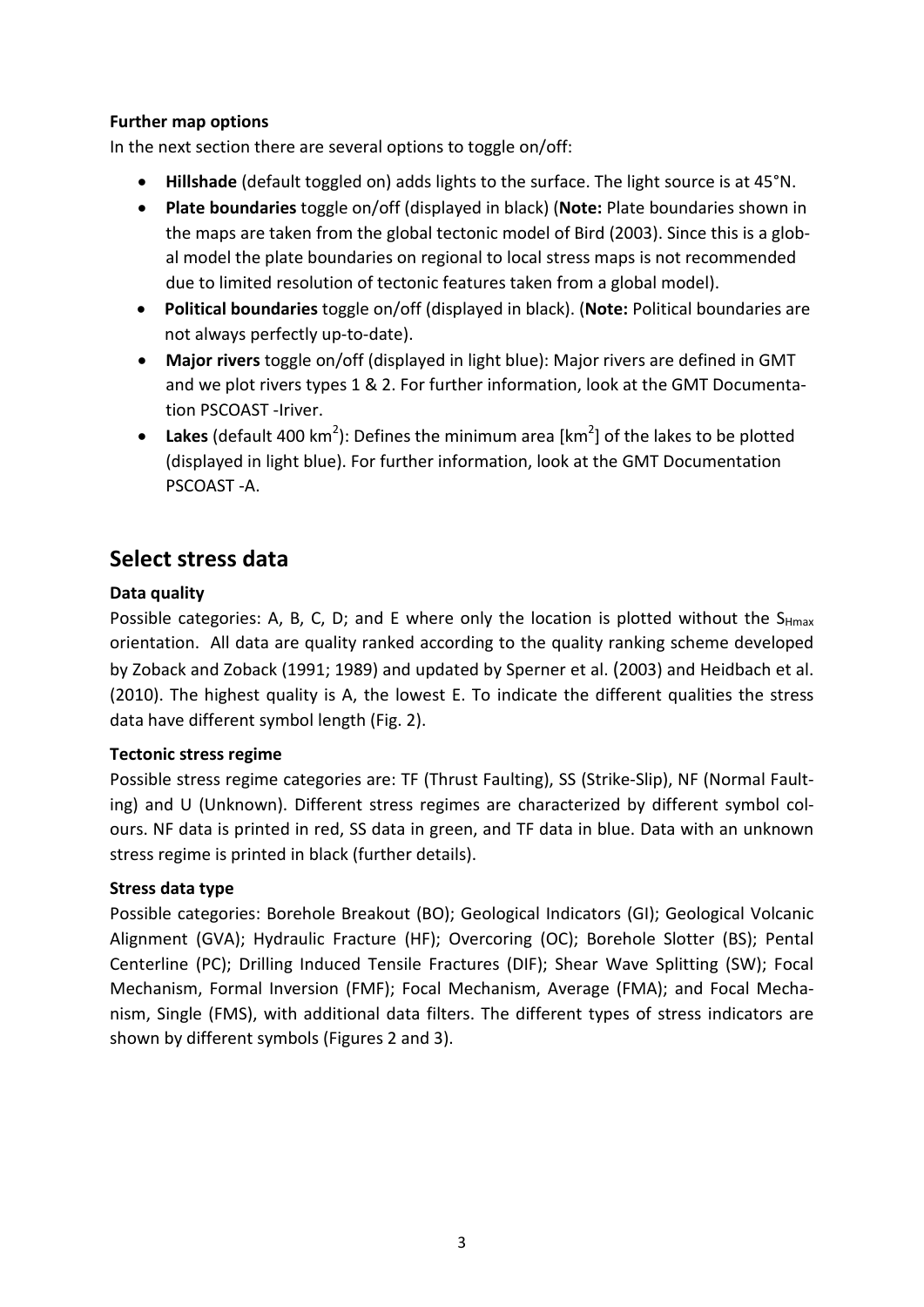

*Figure 2. Stress map of Middle America including stress data records with A- and B-quality. It shows the difference between the preview and the downloaded map caused by the plotting schedule of the stress data records in regions of a high data record density.*

## **Preview**

The preview only displays the currently chosen stress data records on the open street map. It does not preview the final stress map product as shown in Figure 2 as the background of the downloaded stress map will have the chosen topography colour and setting. Eventually, the appearance of the stress data will vary as well. In regions of a high data set density data sets will be plotted on top of each other. Hence, the plotting schedule causes variations between the preview and the downloaded stress map (Figure 2).

#### **Depth interval**

You can specify the depth interval from a top value to a deepest value. Depth values have to be positive. The surface has the value 0. The default setting is that data records between 0-40 km depth are plotted.

#### **Stress map legend**

It lists the plotted features (stress indicators, stress regimes, qualities and depth interval) as chosen by the user, i.e. if borehole breakout data have been selected as only stress indicator, then only the borehole breakout symbol will appear in the legend.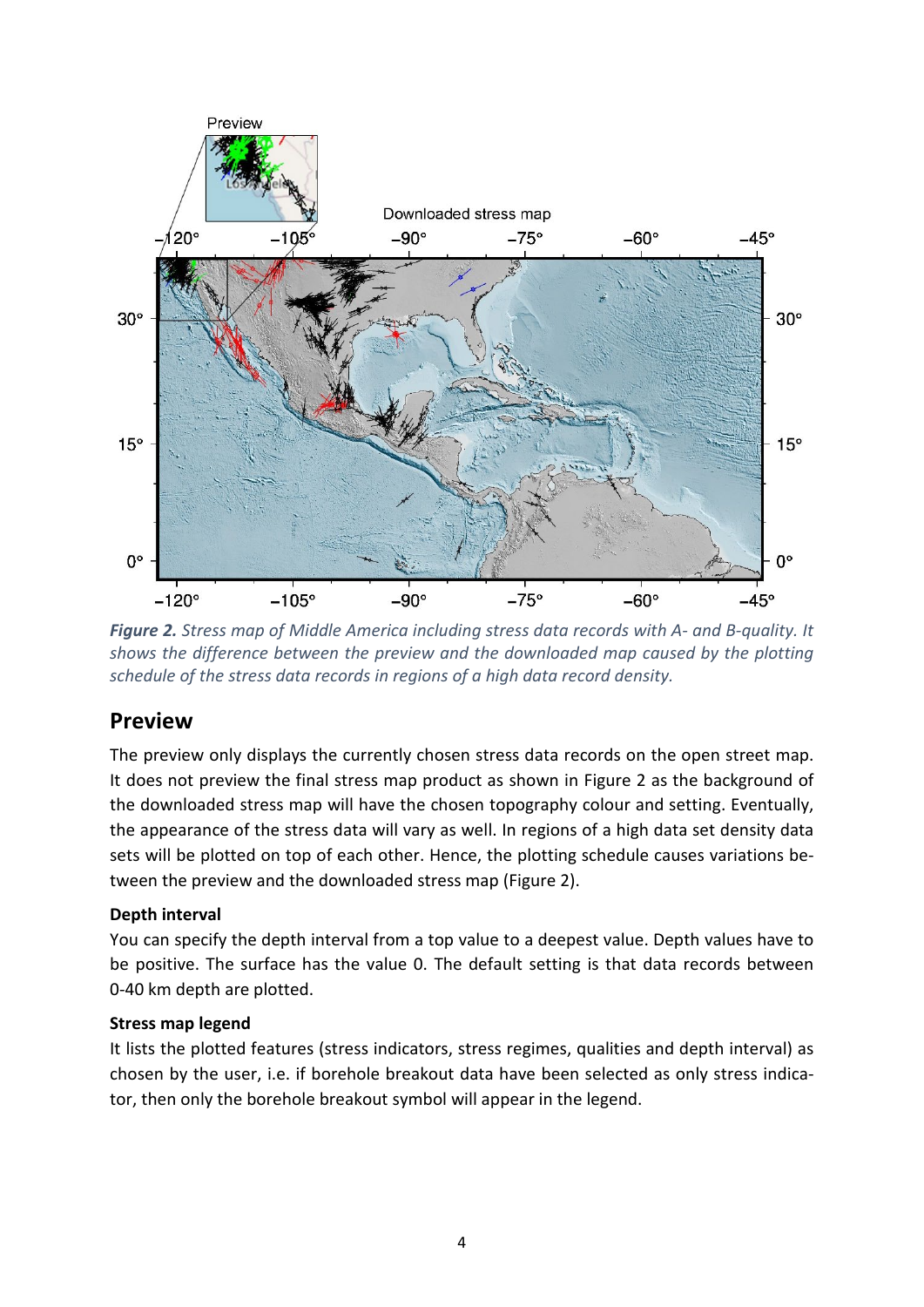

*Figure 3. Legend for a stress map with A-C quality data records.*

## **Plot your own stress data**

You can add your own stress data to the map by inserting your data in the text field in a comma separated format. The inserted data will be interpreted as:

Latitude, Longitude, Azimuth, Type, Depth [km], Quality, Regime

For example:

22.3,23.4,130.3,FMS,13,A,NF 22.3,23.4,70.3,FMS,13,B,TF 22.3,23.4,989.6,BO,13,C,NF

Type, quality, and regime have to be letters, but make sure that you exclusively use the abbreviations described in the WSM Scientific Technical Report 16-01 that is available on the WSM website. All columns need to be filled with information.

## **Format**

You have the possibility to get your stress map as \*.ps, \*.pdf, \*.png or \*.jpg file. The compressed file will be provided for download in a compressed file (\*.zip). You can decompress this file with standard soft-ware such as WinZip or 7-Zip. You can also select multiple file formats at once and all files will be provided in one \*.zip file in the download section.

# **References**

- Amante, C., Eakins, B.W. (2009), ETOPO1 1 arc-minute global relief model procedures, data sources and analysis, in: National Geophysical Data Center, N. (Ed.), NOAA Technical Memorandum NESDIS NGDC-24.
- Bird, P. (2003), An updated digital model for plate boundaries, Geochem. Geophys. Geosyst., *4*(3), 1027, doi:1010.1029/2001GC000252
- Heidbach, O., M. Tingay, A. Barth, J. Reinecker, D. Kurfeß, and B. Müller (2010), Global crustal stress pattern based on the World Stress Map database release 2008, *Tectonophys.*, *482*, 3-15, doi:10.1016/j.tecto.2009.07.023
- Heidbach, Oliver; Ziegler, Moritz (2018): Smoothed global stress maps based on the World Stress Maps database release 2016. GFZ Data Services, [doi:10.5880/WSM.2018.002](https://doi.org/10.5880/WSM.2018.002)
- Sperner, B., B. Müller, O. Heidbach, D. Delvaux, J. Reinecker, and K. Fuchs (2003), Tectonic stress in the Earth's crust: advances in the World Stress Map project, in *New insights in*